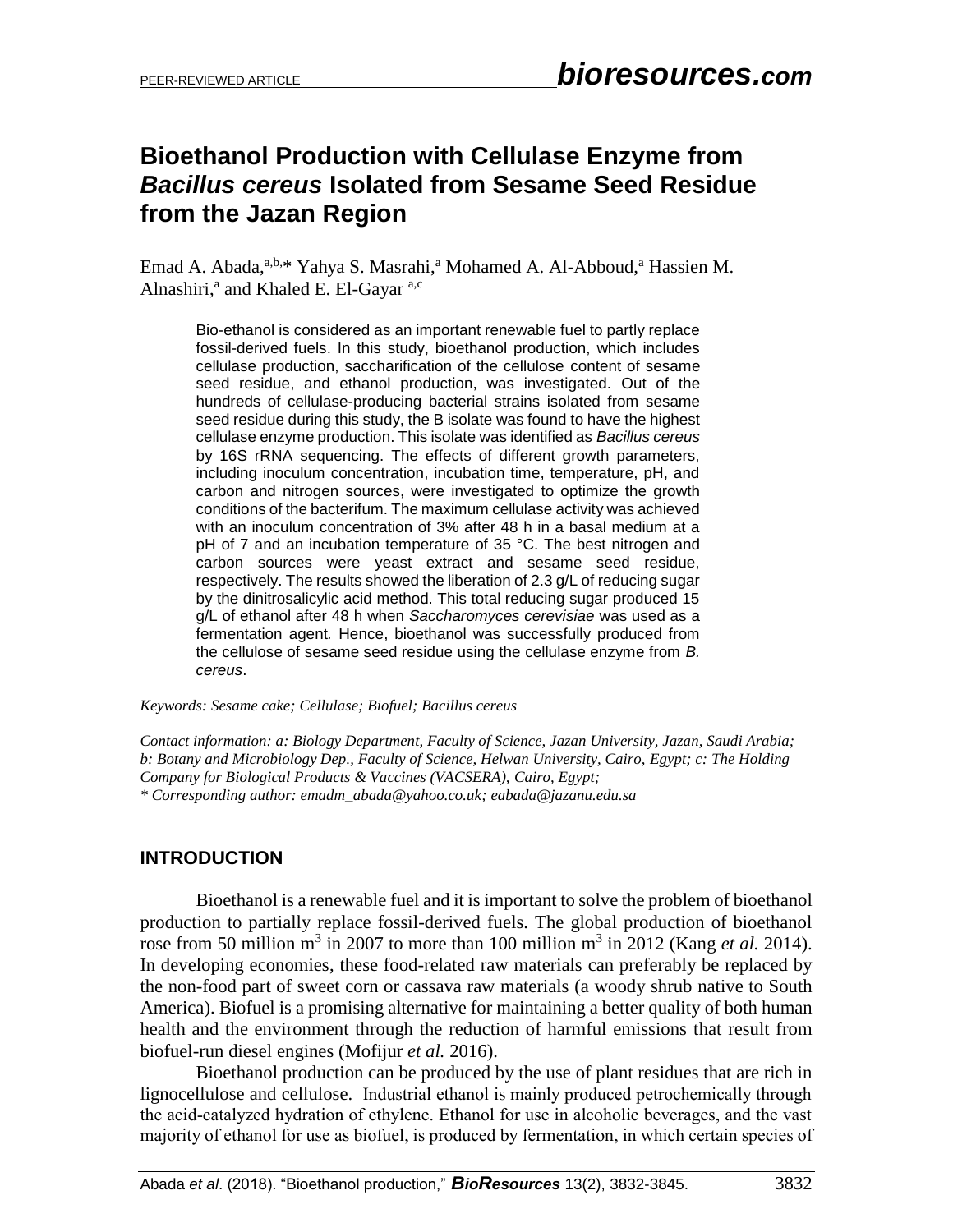yeast (e.g., *Saccharomyces cerevisiae*) or bacteria (e.g., *Zymomonas mobilis*) metabolize sugars in oxygen-lean conditions to produce ethanol and carbon dioxide.

When sugar-based raw materials are used in fermentation, the product is referred to as "first-generation" bioethanol, and when lignocellulosic raw materials (sustainable feedstock that cannot be used directly for food production) are used, it is called "secondgeneration" bioethanol. Algal bioethanol, which is called "third-generation" bioethanol, is still under investigation. Although the enzymes that are used to hydrolyze cellulose are expensive, the production of second-generation bioethanol uses cellulose-released sugars. To develop this generation of bioethanol, a number of cellulose-containing agricultural byproducts, such as wood trimmings, husks, straw, bamboo, rapeseed oil, and sawdust, are used. One of the most important sources for bioethanol production is residues that remain after production processes, such as rice husks, bagasse, sesame hulls, and straw. Other important agroindustrial biomass residues are the byproducts of agriculture or its related industries, including wheat, rice straw, cotton stalk, maize cobs, coconut shells, and rice husks (Demirbas *et al.* 2009).

*Saccharomyces cerevisiae*, the yeast commonly used for first-generation bioethanol production, cannot metabolize xylose. Other yeasts and bacteria are under investigation for the fermentation of xylose and other pentose sugars into ethanol (Kang *et al.* 2014). Because of the higher water content in the broth for bacteria and yeast, additional distillation efforts are required.

When using enzymatic hydrolysis, separate hydrolysis and fermentation steps are suggested. During separate hydrolysis and fermentation, the liberated cellulose is treated in a different reactor for hydrolysis and subsequent fermentation than the hydrolyzed hemicellulose and lignin. Despite the simplification of the optimization of each separate reactor and the selection of sugar-appropriate microorganisms to ferment the different sugars, the higher investment cost for two separate reactors and the inhibition of the fermenting organisms with a high glucose concentration are major disadvantages (Aden and Foust 2009; Kazi *et al.* 2010).

Sesame (*Sesamum indicum*) is cultivated in several countries, such as India, Sudan, China, and Burma, which are considered to be the major producers and are responsible for 60% of the total global production (Abou-Gharbia *et al.* 1997). Not only are its seeds used for the production of oil, but it is also used in the manufacturing of tahini paste and in food formulations, such as Halaweh (sweetened tehineh), java beans, and salads (Namiki 1995). Sesame seeds are composed of oil (44% to 58%), protein (18% to 25%), carbohydrates (13.5%), and ash (5%) (Kahyaoglu and Kaya 2006). Additionally, the lignin content of the deep, brown colored sesame husk is high, at almost 40%. This separated lignin can likewise be recovered and used, which would make the bioethanol process more economical (Purkait *et al.* 2011; Ji 2015).

The Jazan region is famous for its production of high-quality agricultural crops, such as mangos, bananas, sorghum, and sesame. According to a report published in 2009 (unpublished report) by the Saudi ministry of agriculture about the production of sesame in King Saudi Arabia (KSA), the Jazan region produces approximately 67.5% of the total sesame production of the KSA. Algeljlan, also known as asulait oil, is extracted by crushing sesame seeds in juicers. The seed residue is used as animal food, while the remainder could cause serious environmental pollution through the deterioration of the residues.

The work presented herein concentrated on the isolation of cellulose-degrading bacteria from sesame seed residue (seed cake) and the evaluation of their cellulolytic activity on the cellulose content of sesame residues. The successive culturing of cellulose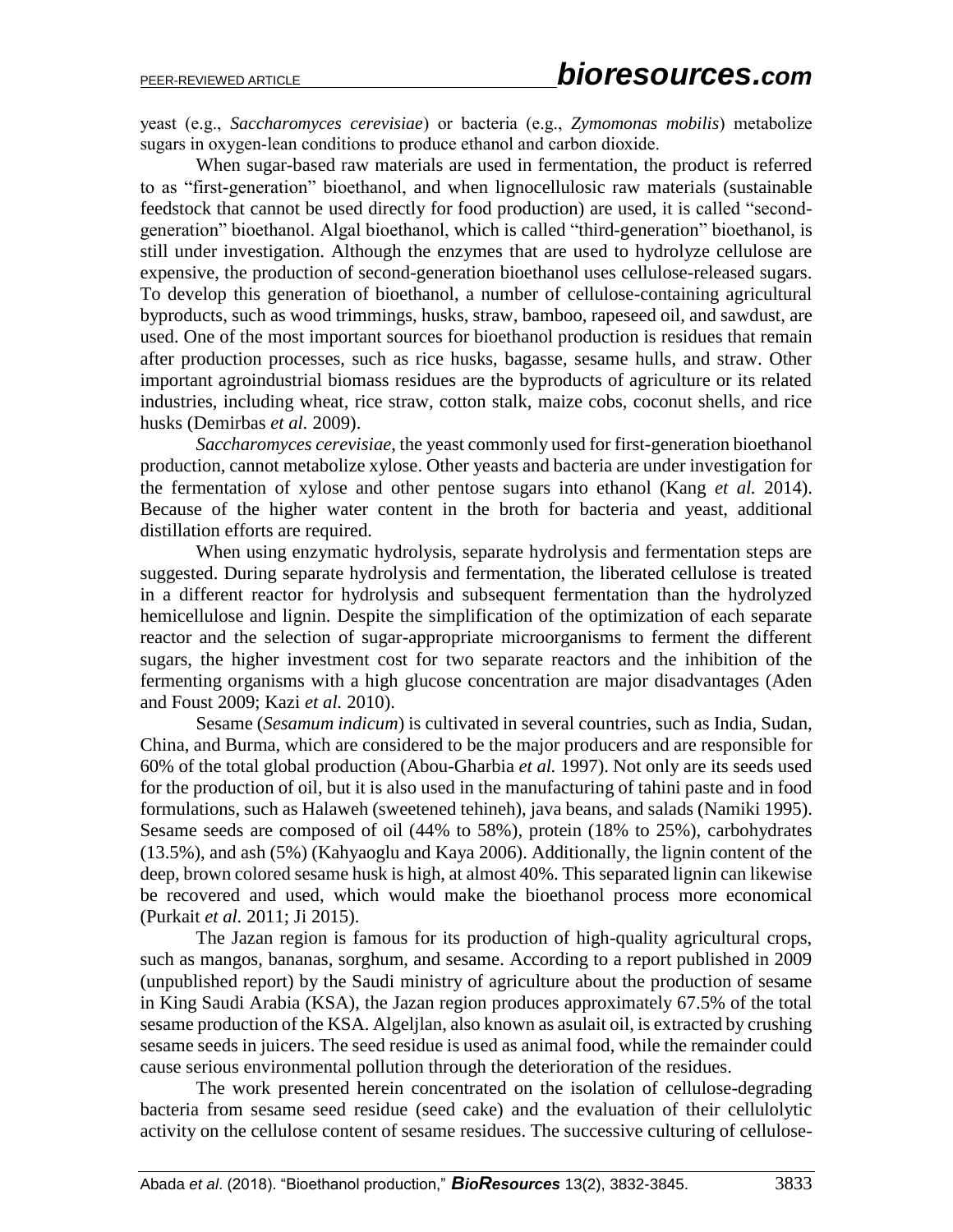degrading bacteria followed by yeast was done for the saccharification and fermentation of the cellulose from the sesame residue for the production of bioethanol. To the best knowledge of the authors, this is the first study about the production of bioethanol from sesame seed residue from the Jazan region.

## **EXPERIMENTAL**

#### **Sesame Seed Residues Collection**

The sesame seed residues were collected from the Jazan juicers shops around the Jazan region. Normally the sesame seeds are crushed to obtain sesame oil. The remaining material from the seeds is called sesame seed residues. The sesame residue samples were transferred to the laboratory inside sterile plastic bags.

#### **Isolation of Cellulose Degrading Bacteria**

The sesame seed residues of the collected samples were inoculated in a basal salt medium  $(KH_2PO_4 5 g, KHPO_4 10 g, (NH_4)_2SO_4 0.5 g, NaCl 0.2 g,$ MgSO<sup>4</sup> 0.1 g, yeast extract 10 g, Carboxy-Methyl Cellulose (CMC) 10 g in a liter) for the isolation of cellulolytic bacteria. The cultures were incubated for 2 days in a shaker incubator at 30  $^{\circ}$ C and 120 rpm. In order to isolate the bacterial colonies capable of utilizing cellulose as sole source of carbon, the colonies were grown on cellulose agar media composed of  $(KH<sub>2</sub>PO<sub>4</sub> 5 g, KHPO<sub>4</sub> 10 g,$  $(NH<sub>4</sub>)<sub>2</sub>SO<sub>4</sub> 0.5 g, NaCl 0.2 g, MgSO<sub>4</sub> 0.1 g, yeast extract 10 g, CMC 10 g, agar$ 20 g in a liter) with a pH 7. To confirm the cellulose-degrading ability of bacterial isolates, the isolates were streaked on the cellulose Congo red agar medium. Congo red is regarded as an indicator for cellulose degradation in an agar medium; colonies showing discoloration of Congo red were taken as positive cellulose-degrading bacterial colonies (Gupta *et al.* 2012; Hendricks *et al.* 1995).

#### **Identification of Potential Cellulase Producing Isolates by 16S rRNA**

Genomic DNA was isolated from the cellulase producing strains using the protocol of the Gene Jet genomic DNA purification kit (Thermo). Amplification of the 16S rRNA gene was carried out by means of 16S rRNA pair of primer named as 27F (5'- AGAGTTTGATCMTGGCTCAG-3') and 1492R (5'-TACGGYTACCTTGTTACGA-CTT-3'). The PCR reaction was performed in a 50  $\mu$ L reaction mixture containing 5  $\mu$ L Template DNA, 25 µL 2X Maxima hot Start PCR master Mix, 1 µL of primer F and R (20) µM), and 18 µL water, nuclease-free. The amplification program was done according to the following program: Initial denaturation  $(10 \text{ min at } 94^{\circ}\text{C})$ , followed by 35 cycles of denaturation at 94 °C for 30 sec., annealing at 65 °C for 1 min, extension at 72 °C for 1.5 min and a final extension at 72  $^{\circ}$ C for 10 min (Abada, 2014a). The PCR product was electrophorized at 1 % low melting agarose, and purified by using the GeneJET<sup>TM</sup> PCR purification Kit (Thermo). Macrogen Company (Macrogen Company, South Korea) sequenced the purified PCR product by the use of ABI 3730 xl DNA sequencer using 785F (5'-GGATTAGATACCCTGGTA-3') and 907R (5'-CCGTCAATTCMTTTRAGTTT-3') as sequencing primers. The gene homology and related sequences were carried out by public databases BLAST at the NCBI server (http:/[/www.ncbi.nlm.nih.](http://www.ncbi.nlm.nih/)gov/ blast/).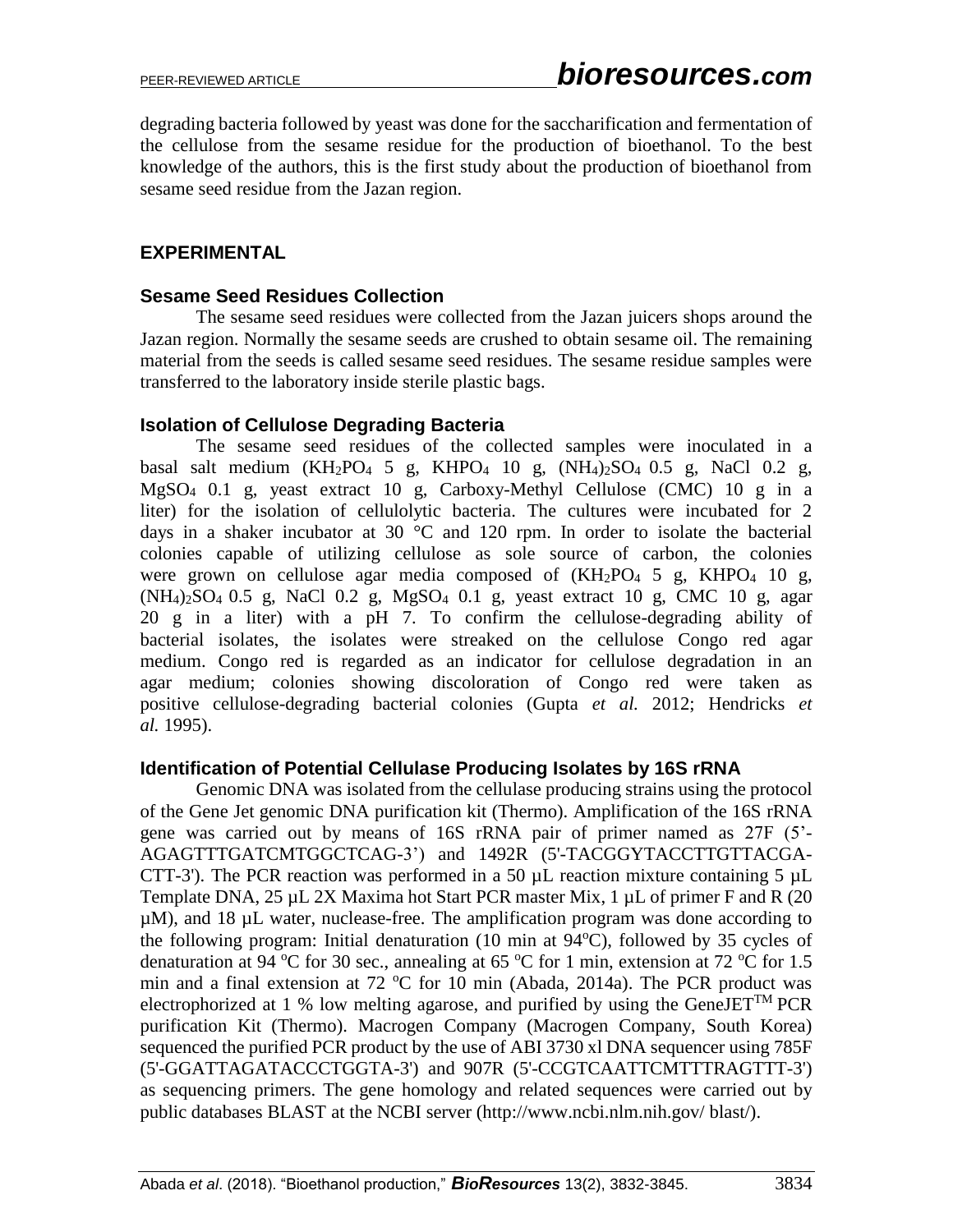## **Cellulase Production**

The cellulose degrading bacteria were cultured on production media composed of  $(MgSO_4 \t0.25 g, KH<sub>2</sub>PO<sub>4</sub> 0.5 g, CMC 2.0 g, gelatin 2 g, agar 15 g)$ and 1 L distilled water). The culture were grown at optimum temp., pH, and 120 rpm. After 24 h of incubation period, the cultures were centrifuged for 10 min at 8000 rpm and at 4  $^{\circ}$ C. The supernatant were collected and stored as crude enzyme at -20 °C for further investigations (Tailliez *et al.* 1989).

## **Cellulase Enzyme Activity Assay**

The cellulose activity was determined by measuring the amount of reducing sugar formed from sesame seed residues. The enzyme activity was determined according to the methods recommended by the International Union of Pure and Applied Chemistry (IUPAC) commission on biotechnology (Ghose *et al.* 1987). 0.5 mL of supernatant was added to 0.5 mL of 2% CMC in 0.05 mL sodium acetate buffer (pH 4.8). The mixture was incubated at optimum temperature for 1 h. The reaction was terminated by adding 3 mL of 3,5 dinitrosalicylic acid (DNS) reagent to 1 mL of reaction mixture (Miller 1959). The mixture were boiled in water bath then cooled by ice. The colour intensity was measured at OD 540 nm. The reducing sugars were estimated spectrophotometrically with 3,5-dinitrosalicylic acid using glucose standard curve previously prepared. The enzymatic activity of cellulase defined in international units (IU). One unit of enzymatic activity is defined as the amount of enzyme that releases 1 *μ*mol reducing sugars (measured as glucose) per mL per minute.

## *Optimization of fermentation parameters*

In these experiments, the conditions for cellulase production by cellulose producing bacteria were optimized. Three replicates were used in each determination, and values were recorded as the mean of the three replicate  $\pm$ standard deviation. Simply, the optimization parameters in this category were initial inoculums concentration, incubation time, temperature, pH, carbon and nitrogen sources (Abada 2014a,b).

## *Production and estimation of bioethanol*

To initiate the saccharification process, the cellulose degrading bacteria were grown in basal medium at optimum fermentation conditions with shaking at 120 rpm for 48 h. The culture was centrifuged; the supernatant was resterilized by  $0.2 \mu$ m filter for the growth of *Saccharomyces cerevisiae* at 32 °C for 48 h. The total reducing sugar was estimated before and after the fermentation process by DNS method. The fermentation broth samples were centrifuged at 8000 rpm at 4 °C for 3 min to separate suspended particles, and the clear liquid was analysed for the presence of fermentation products. Then, the clarified samples were filtered through a 0.45-mm Whatman nylon filter to remove insoluble materials. Ethanol concentration was measured according to Ire *et al.* (2016**)** using Gas Chromatography (Shimadzu-2014, Shimadzu Co. Ltd., Tokyo, Japan) with a packed column (Gaskuropack5460/80;GC-2014Glass ID:3:2φ X 2:1 m, GL Science Co. Ltd., Tokyo, Japan), with the following operational conditions: temperature of column and detector were 110 and 250 °C, respectively, nitrogen gas flow rate 60 mL/min and the injected sample volume 2 μL.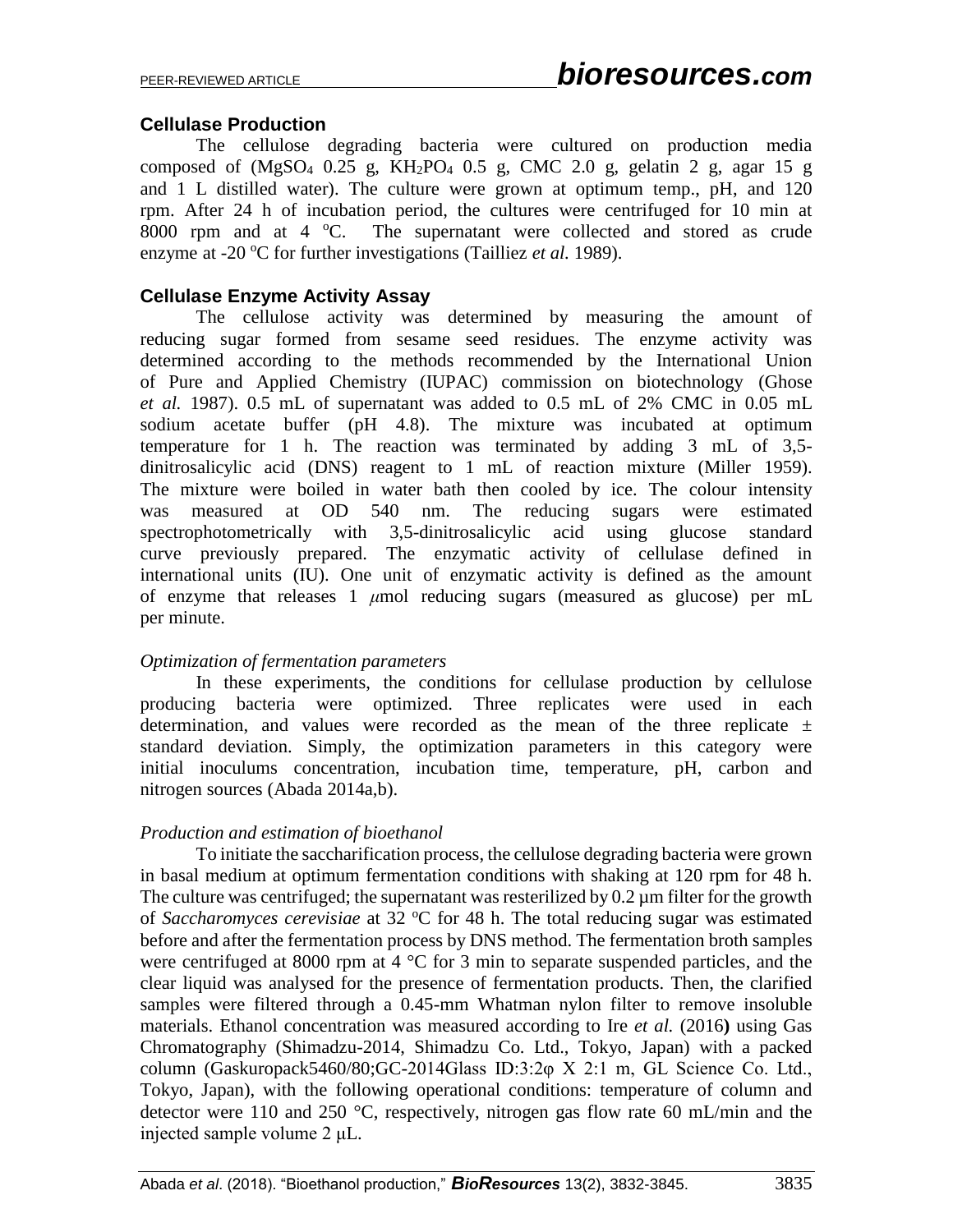# **RESULTS AND DISCUSSION**

#### **Isolation, Screening, and Identification of the Cellulase-producing Bacteria**

The sesame seed residues were collected in sterile plastic bags and numbered. The residues were serially diluted using sterile distilled water and cultured on basal medium agar plates containing carboxymethylcellulose (CMC) as a substrate for cellulase production. Hundreds of colonies were grown on the CMC plates, and they were screened for their ability to produce cellulase using Congo red dye as an indicator for cellulose hydrolysis (Hendricks *et al.* 1995; Gupta *et al.* 2012). Ten isolates showed the highest clear zone of Congo red dye (Fig. 1).



**Fig. 1.** Cellulase activity of the *Bacillus cereus* grown on the basal medium containing Congo red dye; the clear zone is an indication of cellulose degradation by *B. cereus*

The ten isolates were subjected to quantitative estimation for cellulase activity by growing them on a basal medium containing CMC, as was mentioned previously. The cellulase activity was measured using the dinitrosalicylic acid (DNS) method (Miller 1959; Ghose *et al.* 1987). One isolate showing the highest cellulase activity, temporarily named "B isolate", was chosen for further studies. Many studies have used a similar procedure to select bacterial isolates with a high cellulase activity (Ahmad *et al.* 2013; Gautam and Sharma 2014; Rasul *et al.* 2015). Gram staining showed that the B isolate was a grampositive bacterium with a rod shape. The genomic DNA of B isolate was separated, purified, and identified by 16S rRNA gene analysis. The gene sequence of the B isolate was studied for similar sequences in the databases using a BLAST search of the NCBI server. The gene sequence alignment of the B isolate indicated that the DNA sequence was 100% homologous with the 16S rRNA gene sequences of *Bacillus cereus* (accession number: NR-074540.1). The B isolate was identified as *B. cereus*, as indicated in the phylogenetic tree shown in (Fig. 2).

*Bacillus cereus* is a gram-positive, rod-shaped, aerobic, motile, and beta-hemolytic bacterium commonly found in soil and food. Some strains are harmful to humans and cause food borne illnesses, while others have beneficial applications, such as probiotics for animals. There are reports on the production of cellulase by *B. cereus* strains and on their potential for the production of bioethanol (Yan *et al.* 2011; Behera *et al.* 2014).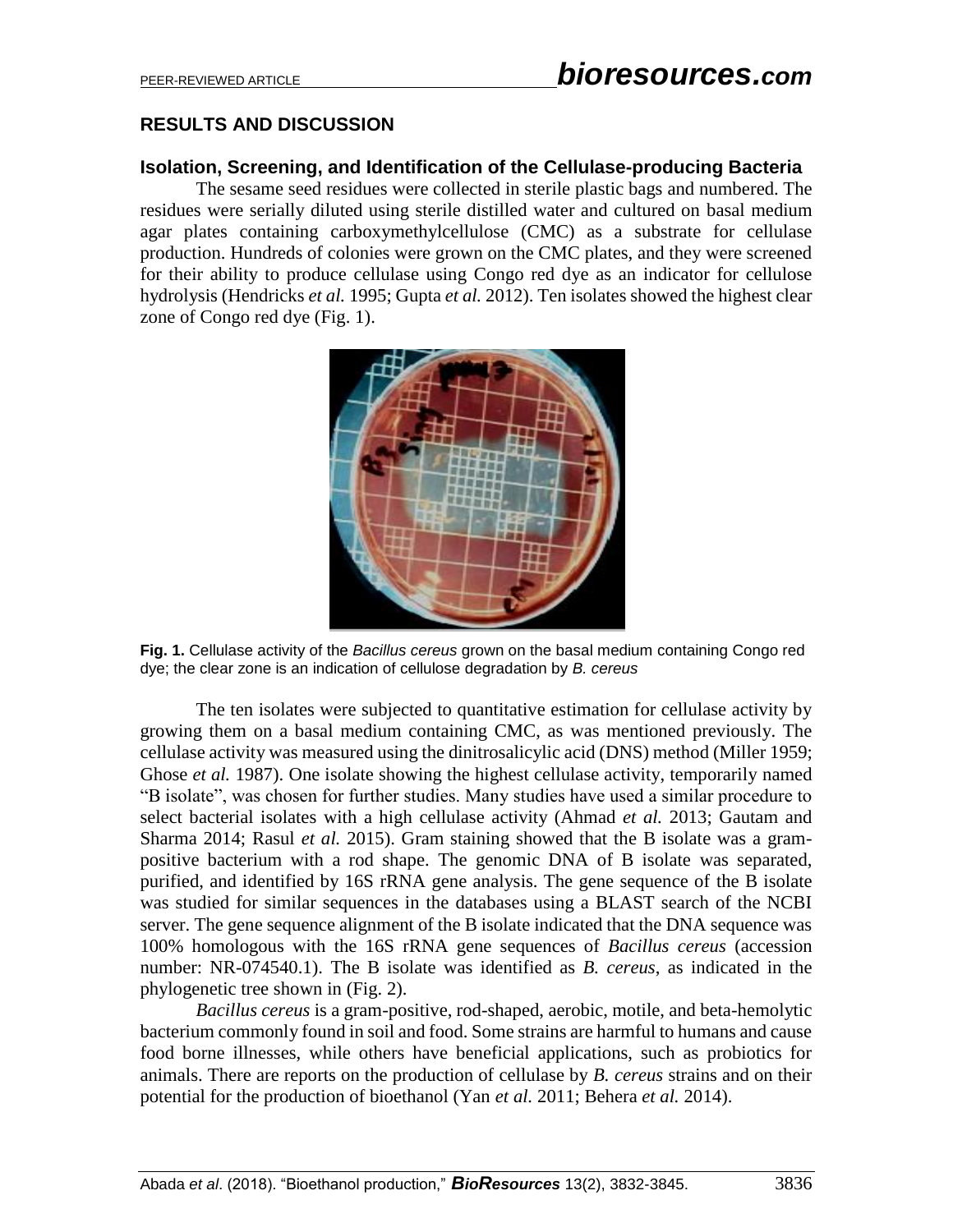

**Fig. 2.** Phylogenetic tree of the 16S rRNA sequence results of *B. cereus*

## **Optimization of the Culture Conditions for High-Cellulase Activity**

*Effect of the inoculum concentration*

The effect of different initial inoculum concentrations, including 1%, 2%, 3%, 4%, and 5% (v/v), of the *B. cereus* cultures on the cellulase production was studied. The inoculum concentration that resulted in the highest cellulase activity was 3%, which had an activity of 19 IU/mL (Fig. 3).



**Fig. 3.** Effect of the inoculum concentration on the cellulase production from *B. cereus*

The growth of the bacteria is affected by the growth phase at which it grows. During the decline phase the number of bacteria decrease due to the consuming or depletion of nutrients materials; this in turn affects the enzyme production. This can explain the observed decrease in cellulase activity with increasing inoculum concentration. The present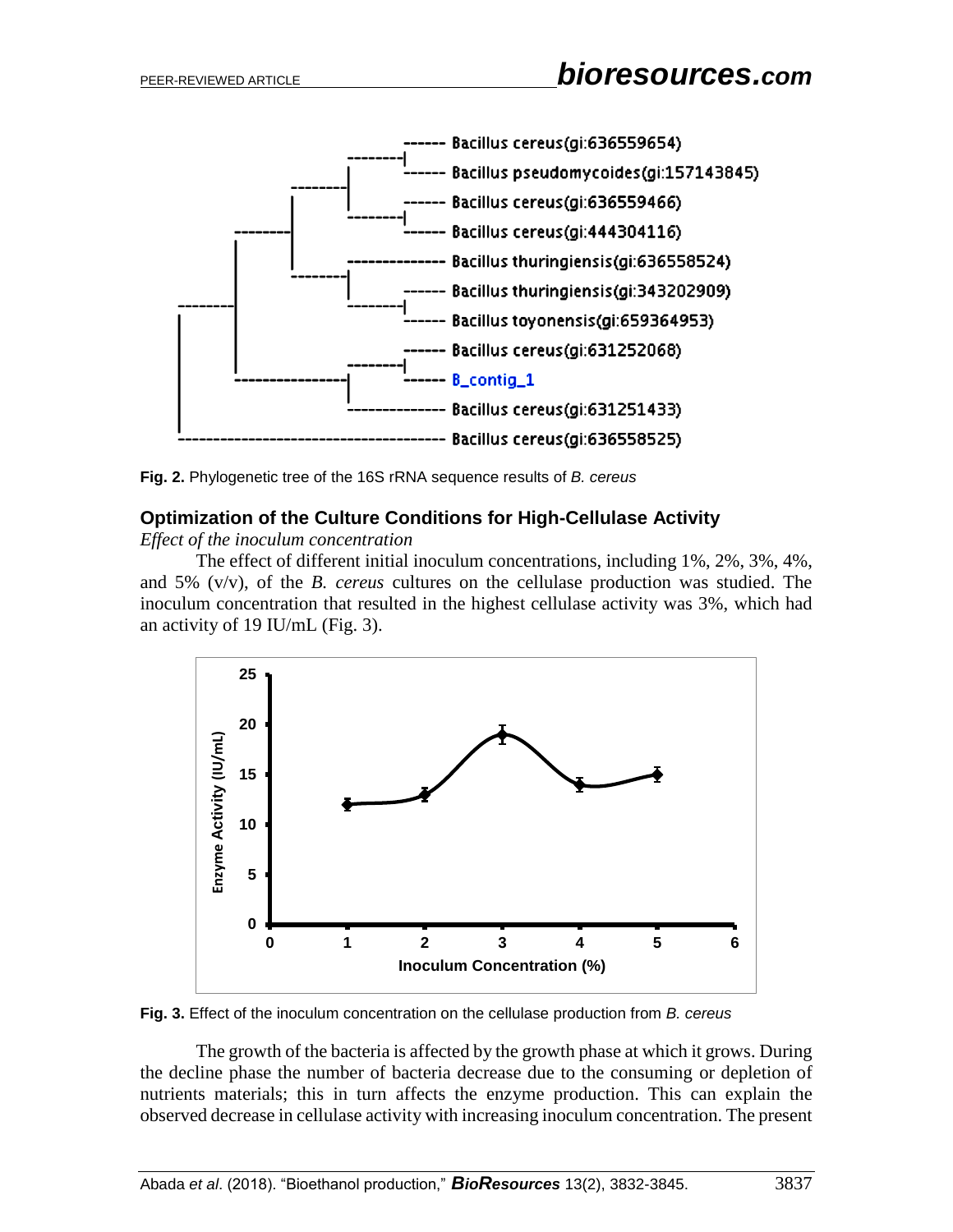results agreed with those for *B. amyloliquefaciens* and *B. alcalophilus*, which also exhibit a maximum cellulase activity at a 3% inoculum concentration (Abou-Taleb *et al.* 2009).

#### *Effect of the incubation time*

The cellulase produced from *B. cereus* showed a higher activity after 48 h of incubation time, and had an activity of 27 IU/mL (Fig. 4).



**Fig. 4.** Effect of the incubation time on the cellulase production from *B. cereus*

It has been shown that isolates from the Persian Gulf have a higher cellulase activity after 48 h (Samira *et al.* 2011). However, the optimum incubation time may vary from strain to strain according to their characteristics and culturing conditions (Bajaj *et al.* 2009). This effect is due to the depletion of nutrients or accumulation of other byproducts in the fermentation media, which leads to a decrease in cellulase activity.

## *Effect of the temperature*

Temperature plays a large role in the physiology, growth, and enzymatic activity of microorganisms.



**Fig. 5.** Effect of the temperature on the cellulase production from *B. cereus*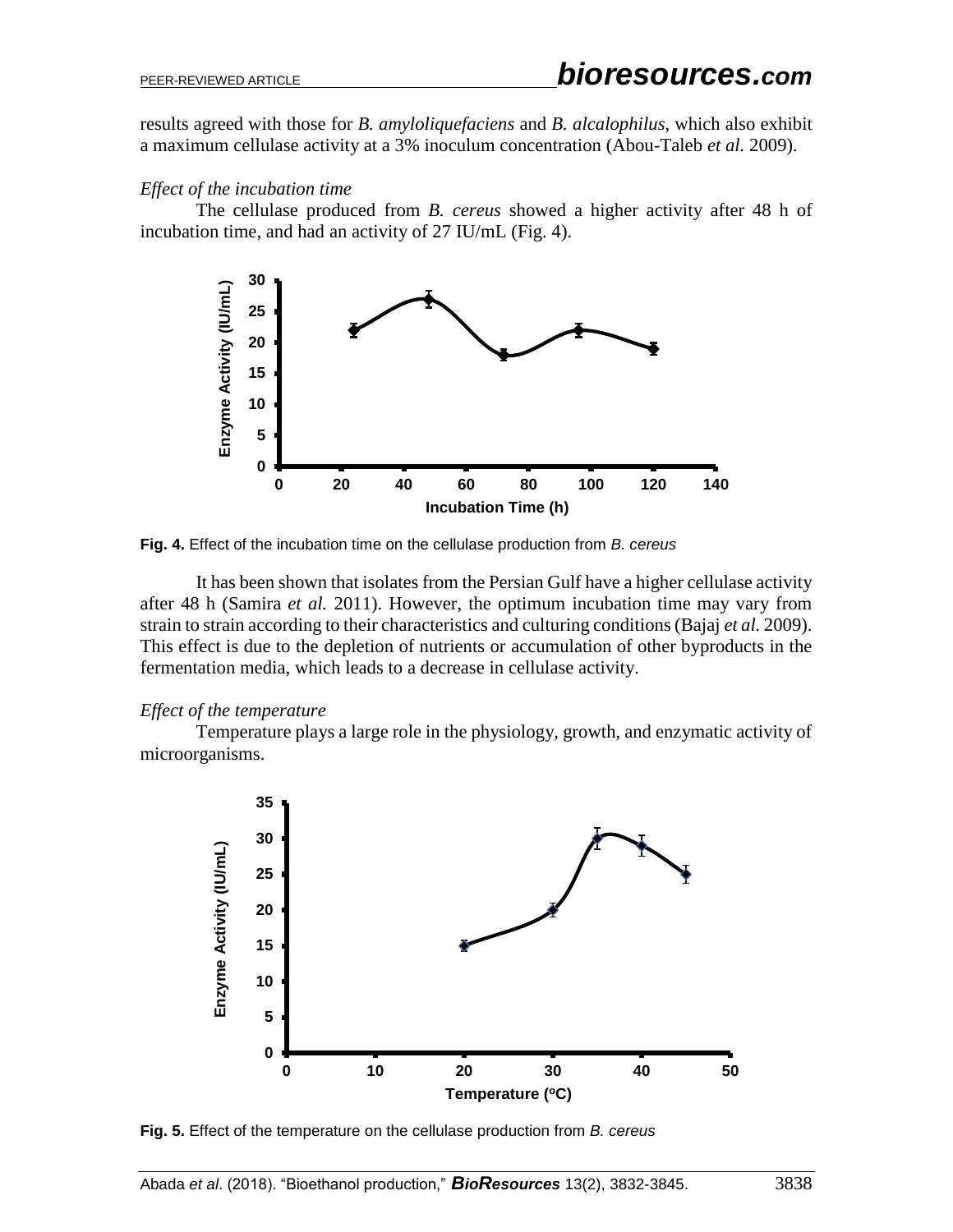*Bacillus cereus* was grown at different temperatures, including 20 °C, 30 °C, 35 °C, 40 °C, 45 °C, and 50 °C. The maximum cellulase activity was achieved at 35 °C, and was 30 IU/mL (Fig. 5). The increase in temperature, above the optimum values, results in a loss of enzyme activity due to thermal denaturation of enzymes; hence low enzyme activity was observed above 35 °C.

The enzyme activity decreased as the temperature increased because of the thermal denaturation of the enzyme. It has been reported that the cellulase enzyme from *B. pumilis* showed a higher activity at 35 °C (Kanmani *et al.* 2011).

#### *Effect of the pH*

The cellulase activity of the *B. cereus* isolated from sesame seed residue at different pH ranges (2.0 to 12.0) was studied. The maximum cellulase activity was achieved at a pH of 7.0 and was 27 IU/mL (Fig. 6). An optimum pH is required to maintain the threedimensional shape of the active site of enzyme and the change in pH results in loss of functional shape of enzyme due to alteration in the ionic bonding of enzyme. The obtained bacterial isolate had an optimum pH at 7 above or below this pH, the bacterial growth is affected and in turn reduce cellulase activity.



**Fig. 6.** Effects of the initial pH of the media on the cellulase production from *B. cereus*

Nasr *et al.* (2011) reported that the maximum cellulase activity was achieved at a pH of 7.0 for *Bacillus* sp. 17 and *Bacillus* sp. 8. Moreover, the highest cellulase activity of the *Bacillus* sp. was reached at a pH of 7.0, which was reported by Padilha *et al.* (2015).

#### *Effect of different carbon sources*

Different carbon sources, including glucose, maltose, sucrose, CMC, sesame seed residue, and lactose, at a 1% concentration  $(w/v)$  were used to study their effects on the cellulase activity (Fig. 7). Our results indicated that the cellulase production is improved when CMC or sesame cake were used as a carbon source rather than the glucose, maltose, sucrose, and lactose.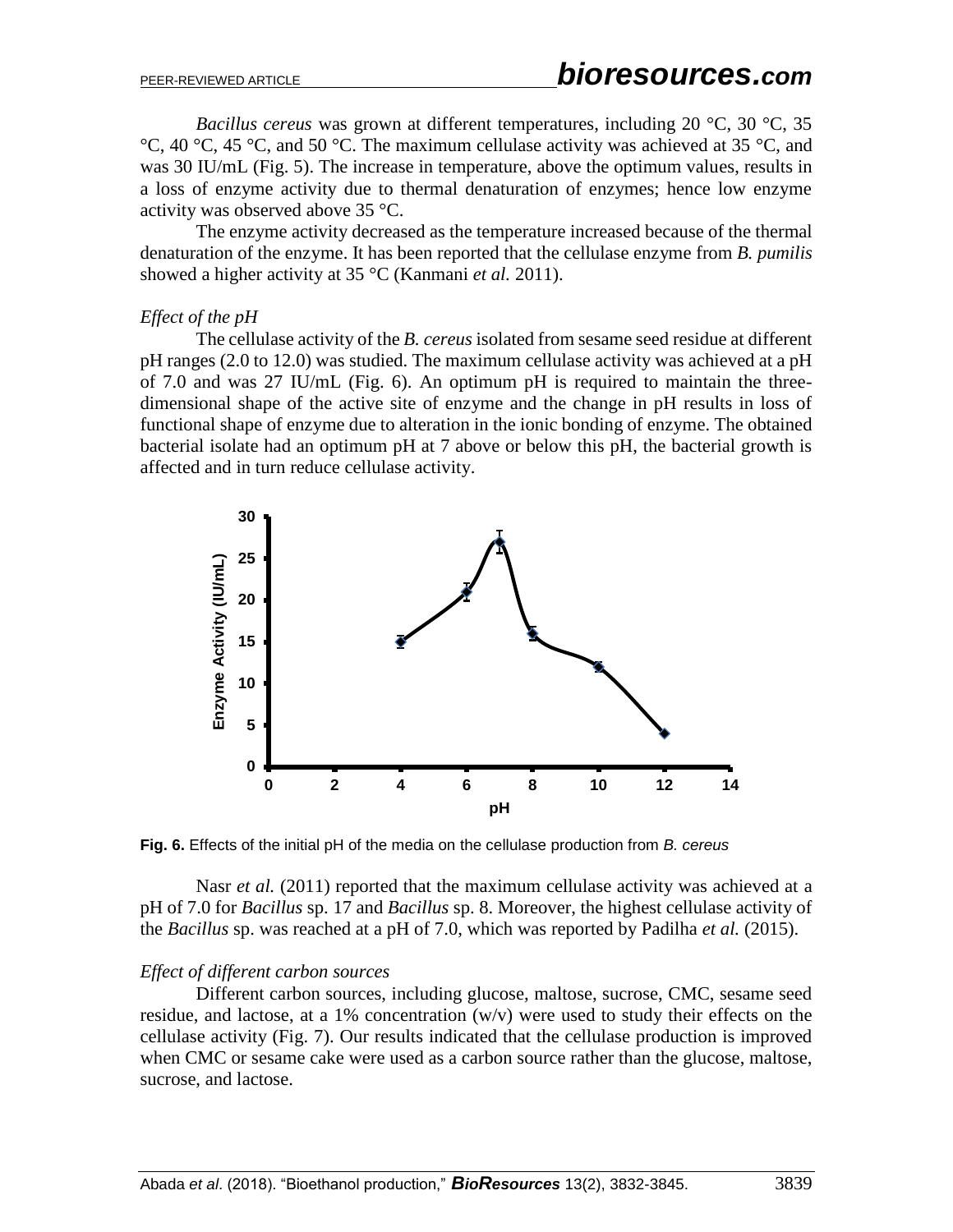



The cellulase from *B. cereus* had a maximum activity when the sesame seed residues were used as a carbon source, and had an activity of 22 IU/mL. Sesame seed cake, beside it being a source of cellulose, may favor the growth of the bacteria as a natural supplement and hence increase the enzyme production. It has been stated by Yang *et al*. (2014) that the carbon source type is a very important factor that affects the cellulase production for a diverse array of microorganisms. Also, it has been reported that the use of CMC resulted in the maximum cellulase activity of the different *Bacillus* sp. (Deka *et al.* 2011; Singh *et al.* 2014). Herein, it has been reported for the first time that sesame cake is the best carbon source to use for the production of cellulase from *B. cereus*.

#### *Effect of the nitrogen source*

Different nitrogen sources, such as yeast extract, peptone, NH<sub>4</sub>Cl, (NH<sub>4</sub>)<sub>2</sub>SO<sub>4</sub>, and NaNO<sub>3</sub>, at a concentration of 1%  $(w/v)$  were used to study their effect on the cellulase activity of *B. cereus*. The maximum cellulase activity was achieved when yeast extract was used as a nitrogen source, and was 10 IU/mL (Fig. 8).



**Fig. 8.** Effect of different nitrogen sources (1%, w/v) on the cellulase production from *B. cereus*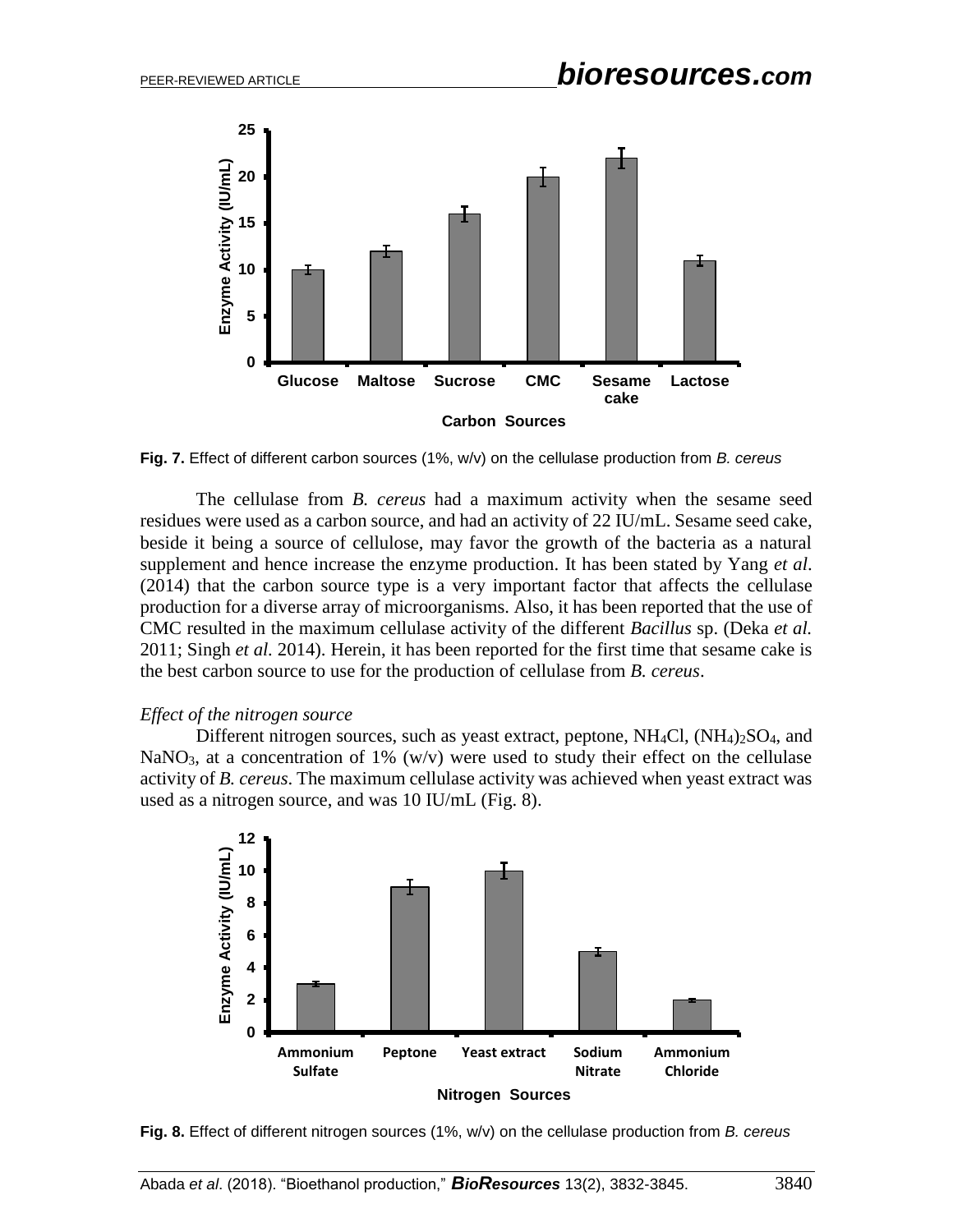The presence of an external nitrogen source is essential for the fermentation media during extracellular enzyme production for the effective utilization of soluble carbohydrates (Ray *et al.* 2007). The use of organic nitrogen sources, when compared with inorganic sources, was found to be more suitable for maximum cellulase production (Lugani *et al.* 2015).

## *Bioethanol production from the saccharification and fermentation of the sesame seed residues*

The reducing sugar content was 0.26 g/L for the fermentation medium before the saccharification process. After the growth of the *Bacillus cereus* for 48 h under optimum fermentation conditions, the reducing sugar content was elevated to 8.8 fold (2.3 g/L) of reducing sugars, as measured by the DNS method (data not shown). The culture was centrifuged and sterilized for the growth of of *S. cerevisiae* under at 32 °C. The analysis of the fermentation medium by GC-MS showed an ethanol concentration of 15.0 g/L (Fig. 9).



**Fig. 9.** Chromatogram of the ethanol produced by the successive culture of *B. cereus* and *S. cerevisiae*

These results showed that there was a higher concentration of ethanol when *B. cereus* was used to degrade the sesame seed residues, which suggested there was a higher conversion of the substrate to reducing sugars. Banerjee *et al.* (2010) explained that enzymatic hydrolysis is done by cellulase enzymes that are highly substrate specific. The obtained yield can be compared with the yield obtained from other wild-type bacteria. Svetlitchnyi *et al.* (2013) reported a maximum ethanol yield of 3.5 g/L from the wild-type bacterium *Caldicellulosiruptor* DIB 004C. Sato *et al.* (1993) reported a bioethanol production of 4 g/L from the wild-type *Clostridium thermocellum* strain I-1-B, and an improved 23.6-g/L ethanol yield by the same strain when it was grown on an optimized medium.

The bioethanol yield obtained in this study was higher than the yield  $(7.5 \text{ g/L})$ obtained from the fermentation of sugarcane bagasse hydrolysate using *Pichia stipitis* DSM 3651, as reported by Ira *et al.* (2016). However, the yield from the co-culture was lower than the yield from banana pseudo stem (17 g/L) reported by Ingale *et al.* (2014).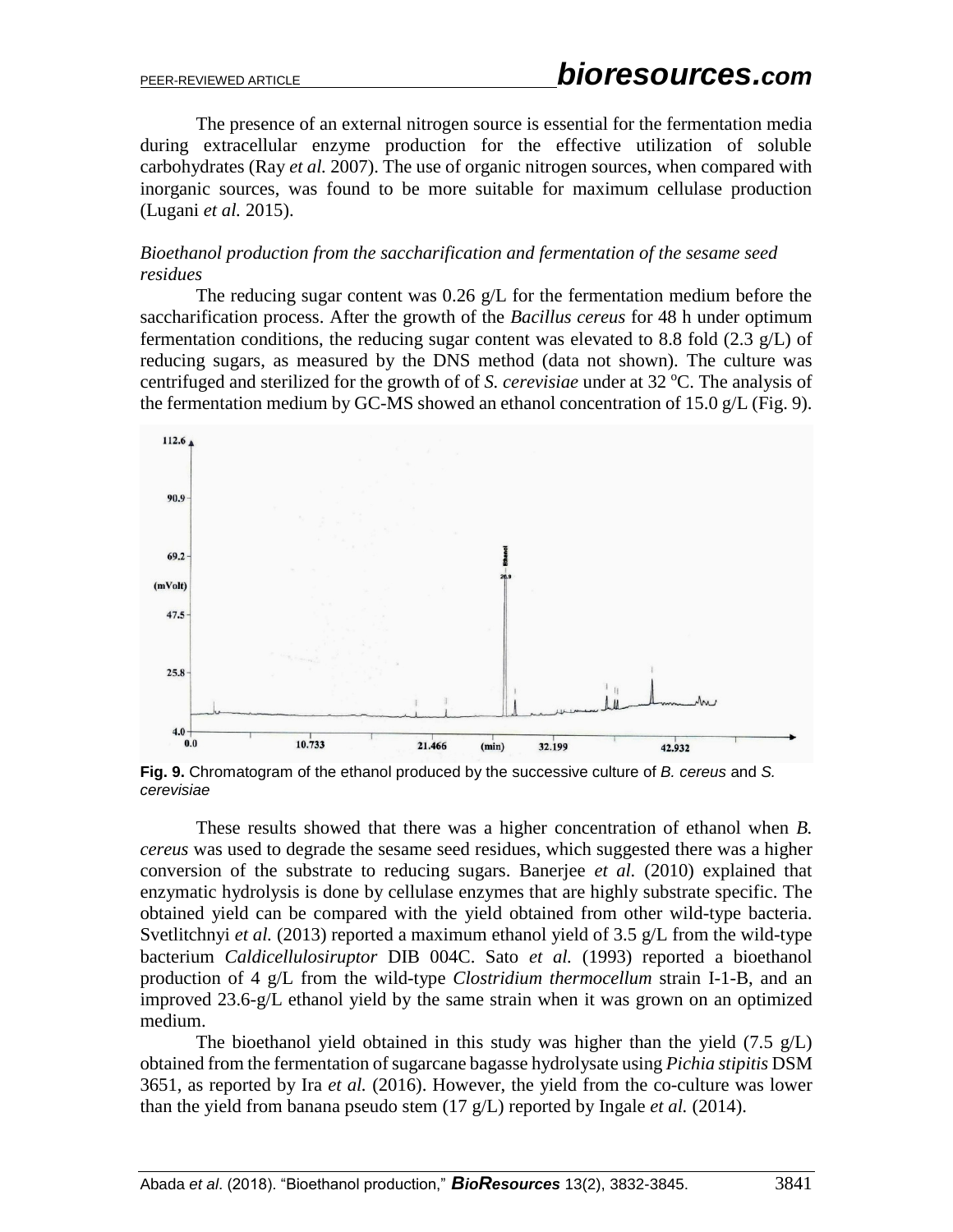# **CONCLUSIONS**

- 1. To enhance the cellulose enzyme production, the bacterial growth conditions were optimized. The results indicated that the cellulase activity of *B. cereus* was improved by adjusting the different growth parameters.
- 2. Additionally, the maximum ethanol concentration produced in the fermentation medium was 15.0 g/L, which was estimated by GC-MS analysis after 48h growth of the *S. cerevisiae* on the saccharification process achieved by *B. cereus*.
- 3. This study is the first to demonstrate the efficient production of bioethanol by applying a successive culture strategy through saccharification and fermentation of sesame seed residue from the Jazan region.

# **ACKNOWLEDGEMENT**

The authors would like to thank the Deanship of Scientific Research, Jazan University, KSA for the financial support of this work (Project number 37/7/0033; Production of bioethanol by cellulase enzyme from sesame residue of Jazan region).

# **REFERENCES CITED**

- Abada, E. (2014a). "Production and purification of lipase from *Pseudomonas* sp. AB2 with potential application in biodiesel production," *J. Pure Appl. Microbio.* 8, 133- 142.
- Abada, E. (2014b). "Production optimization of extracellular amidase enzyme by newly isolated *Pseudomonas putida* AP-2 from agricultural soil," *Rend. Lincei-Sci. Fis.* 25(4), 523-530. DOI: 10.1007/s12210-014-0347-4
- Abou-Gharbia, H. A., Shahidi, F., Adel, A., Shehata, Y., and Youssef, M. M. (1997). "Effect of processing on oxidative stability of sesame oil extracted from intact and dehulled seed," *J. Am. Oil Chem. Soc.* 74(3), 215-221. DOI: 10.1007/s11746-997- 0126-9
- Abou-Taleb, K. A. A., Mashhoor, W. A., Nasr, S. A., Sharaf, M. S., and Abdel-Azeem, H. H. M. (2009). "Nutritional and environmental factors affecting cellulase production by two strains of cellulolytic *Bacilli*," *Australian Journal of Basic and Applied Sciences* 3(3), 2429-2436.
- Ahmad, B., Nigar, S., Shah, S. S. A., Bashir, S. J., Ali, J., Yousaf, S., and Bangash, J. A. (2013). "Isolation and identification of cellulose degrading bacteria from municipal waste and their screening for potential antimicrobial activity," *World Applied Science Journal* 27(11), 1420-1426. DOI: 10.5829/idosi.wasj.2013.27.11.81162
- Bajaj, B. K., Pangotra, H., Wani, M. A., Sharma, P., and Sharma, A. (2009). "Partial purification and characterization of a highly thermostable and pH stable endoglucanase from a newly isolated *Bacillus* strain M-9," *Indian J. Chem. Techn.* 16(5), 382-387.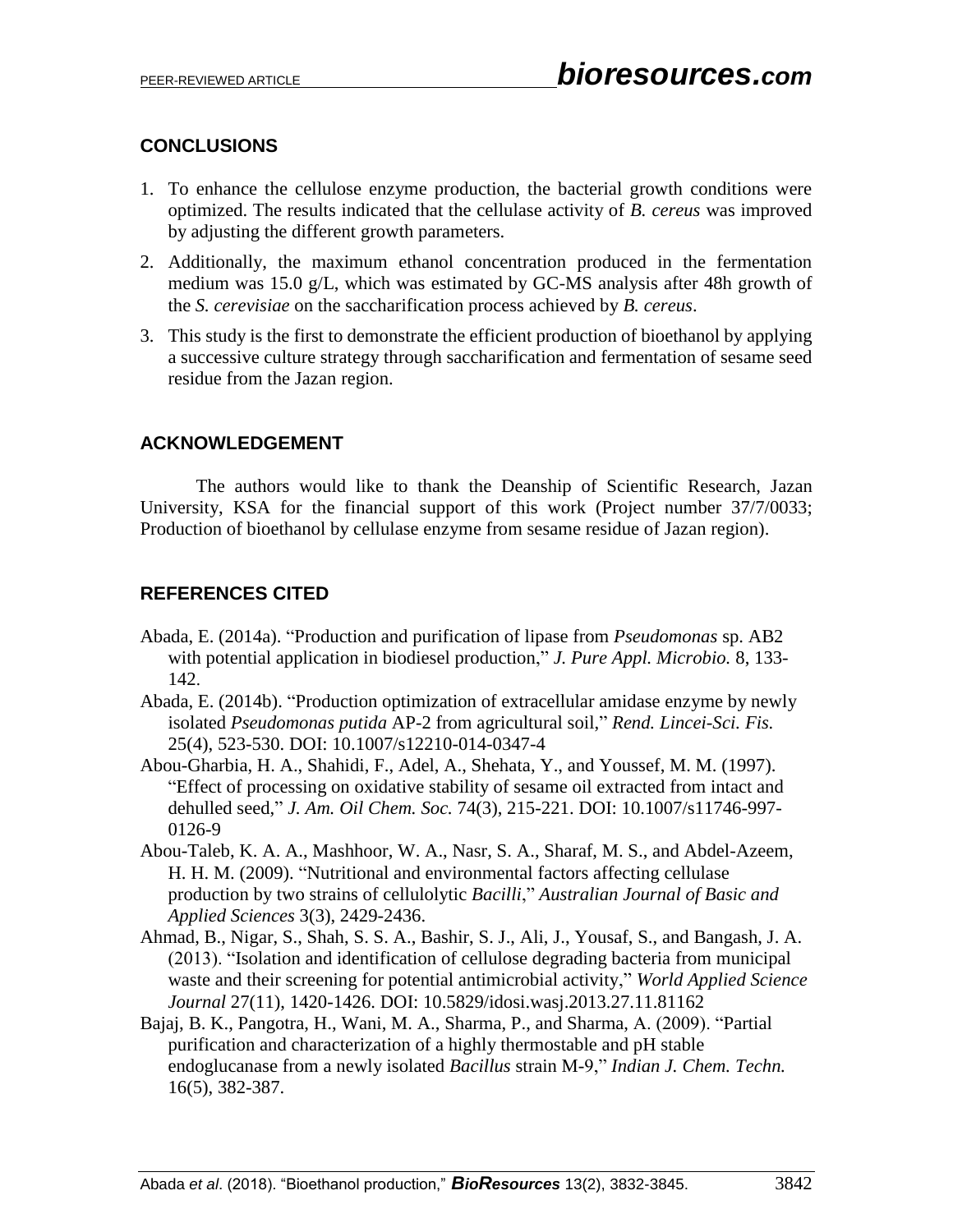- Banerjee, S., Mudliar, S., Sen, R., Giri, B., Satpute, D., Chakrabarti, T., and Pandey, R. A. (2010). "Commercializing lignocellulosic bioethanol: Technology bottlenecks and possible remedies," *Biofuel. Bioprod. Bior.* 4(1), 77-93. DOI: 10.1002/bbb.188
- Behera, B. C., Parida, S., Dutta, S. K., and Thatoi, H. N. (2014). "Isolation and identification of cellulose degrading bacteria from mangrove soil of Mahanadi River Delta and their cellulase production ability," *American Journal of Microbiological Research* 2(1), 41-46. DOI: 10.12691/ajmr-2-1-6
- Deka, D., Bhargavi, P., Sharma, A., Goyal, D., Jawed, M., and Goyal, A. (2011). "Enhancement of cellulase activity from a new strain of *Bacillus subtilis* by medium optimization and analysis with various cellulosic substrates," *Enzyme Research* 2011, 1-8. DOI: 10.4061/2011/151656
- Demirbas, M. F., Balat, M., and Balat, H. (2009). "Potential contribution of biomass to the sustainable energy development," *Energ. Convers. Manage.* 50(7), 1746-1760. DOI: 10.1016/j.enconman.2009.03.013
- Ghose, T. K. (1987). "Measurement of cellulase activity," *Pure and Applied Chemistry* 59, 257-268.
- Gupta, P., Samant, K., and Sahu, A. (2012). "Isolation of cellulose-degrading bacteria and determination of their cellulolytic potential," *International Journal of Microbiology*. DOI: 10.1155/2012/578925
- Hendricks, C. W., Doyle, J. D., and Hugley, B. (1995). "A new solid medium for enumerating cellulose-utilizing bacteria in soil," *Appl. Environ. Microb.* 61(5), 2016-2019.
- Ingale, S., Joshi, S. J., and Gupte, A. (2014). "Production of bioethanol using agricultural waste: Banana pseudo stem," *Braz. J. Microbiol.* 45(3), 885-892.
- Ira, F. S., Ezebuiro, V., and Ogugbue, C. J. (2016). "Production of bioethanol by bacterial co-culture from agro-waste-impacted soil through simultaneous saccharification and co-fermentation of steam-exploded bagasse," *Bioresources and Bioprocessing* 3(26), 1-12. DOI: 10.1186/s40643-016-0104-x
- Ji, L.-Q. (2015). "An assessment of agricultural residue resources for liquid biofuel production in China," *Renew. Sust. Energ. Rev.* 44, 561-575. DOI: 10.1016/j.rser.2015.01.011
- Kahyaoglu, T., and Kaya, S. (2006). "Modelling of moisture, color and texture changes in sesame seeds during the conventional roasting," *J. Food Eng.* 75(2), 167-177. DOI: 10.1016/j.jfoodeng.2005.04.011
- Kang, Q., Appels, L., Tan, T., and Dewil, R. (2014). "Bioethanol from lignocellulosic biomass: Current findings determine research priorities," *Sci. World J.* 2014, 1-13*.* DOI: 10.1155/2014/298153
- Kanmani, R., Vijayabaskar, P., and Jayalakshmi, S. (2011). "Saccharification of bananaagro waste and clarification of apple juice by cellulase enzyme produced from *Bacillus pumilis*," *World Applied Sciences Journal* 12(11), 2120–2128.
- Kazi, F. K., Fortman, J. A., Anex, R. P., Hsu, D. D., Aden, A., Dutta, A., and Kothandaraman, G. (2010). "Techno-economic comparison of process technologies for biochemical ethanol production from corn stover," *Fuel* 89(1), 20-28. DOI: 10.1016/j.fuel.2010.01.001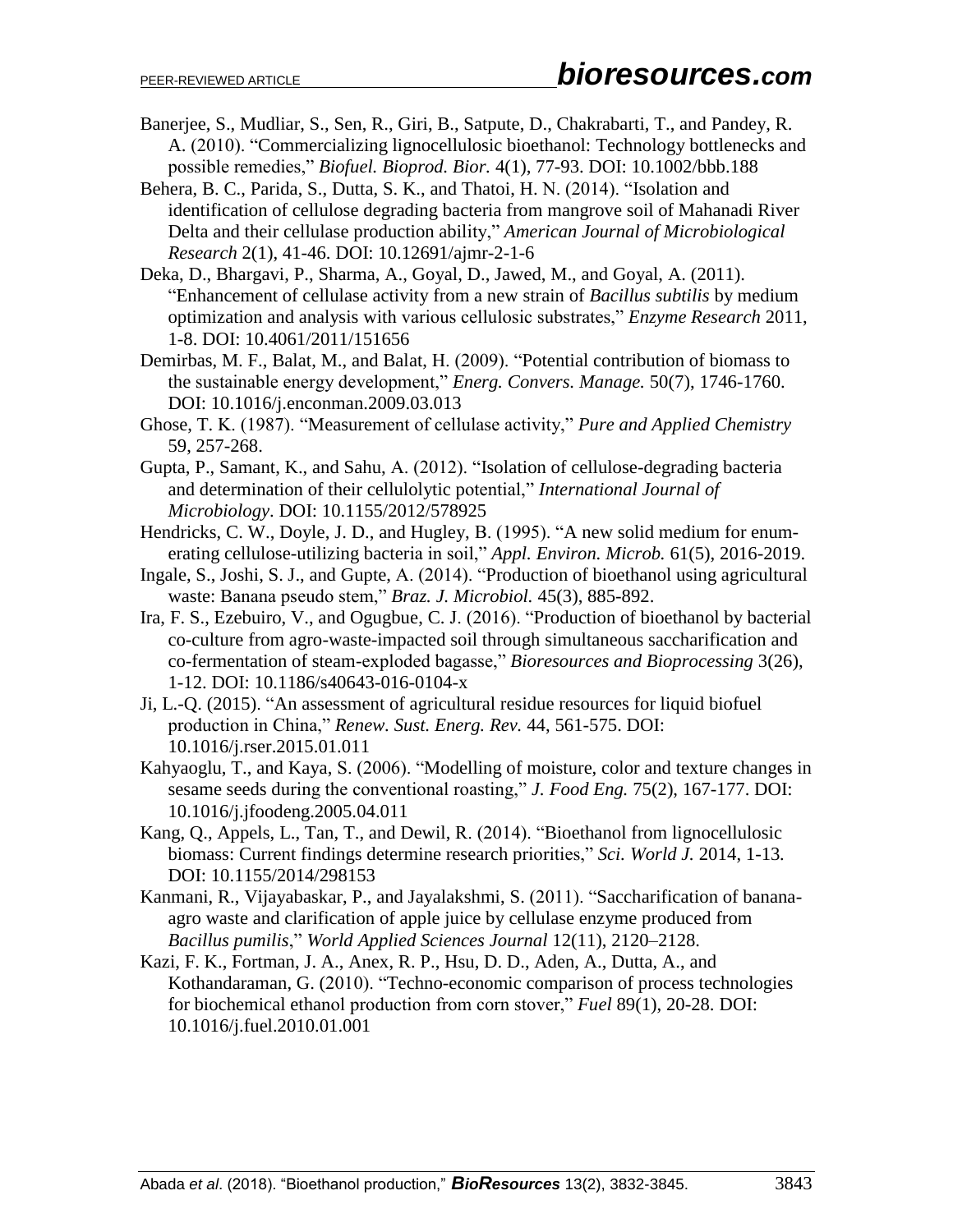- Lugani, Y., Singla, R., and Sooch, B. S. (2015). "Optimization of cellulase production from newly isolated *Bacillus* sp. Y3," *Journal of Bioprocessing and Biotechniques* 5(11), 1-6. DOI: 10.4172/2155-9821.1000264
- Miller, G. L. (1959). "Use of dinitrosalicylic acid reagent for determination of reducing sugar," *Anal. Chem.* 31(3), 426-428. DOI: 10.1021/ac60147a030
- Mofijur, M., Rasul, M. G., Hyde, J., Azad, A. K., Mamat, R., and Bhuiya, M. M. K. (2016). "Role of biofuel and their binary (diesel–biodiesel) and ternary (ethanol– biodiesel–diesel) blends on internal combustion engines emission reduction," *Renew. Sust. Energ. Rev.* 53, 265-278. DOI: 10.1016/j.rser.2015.08.046
- Namiki, M. (1995). "The chemistry and physiological functions of sesame," *Food Rev. Int.* 11(2), 281-329. DOI: 10.1080/87559129509541043
- Nasr, S. A., Abozaid, A. A., Hussein, Y. A., and Al-Salemi, F. A. (2011). "Cellulase production by local bacteria isolated from taif in Saudi Arabia," *Journal of Agriculture Science* 19(1), 163-170.
- Padilha, I. Q. M., Carvalho, L. C. T., Dias, P. V. S., Grisi, T. C. S. L., da Silva, F. L. H., Santos, S. F. M., and Araújo, D. A. M. (2015). "Production and characterization of thermophilic carboxymethyl cellulase synthesized by *Bacillus* sp. growing on sugarcane bagasse in submerged fermentation," *Braz. J. Chem. Eng.* 32(1), 35-42. DOI: 10.1590/0104-6632.20150321s00003298
- Purkait, B. S., Ray, D., Sengupta, S., Kar, T., Mohanty, A., and Misra, M. (2011). "Isolation of cellulose nanoparticles from sesame husk," *Ind. Eng. Chem. Res.* 50(2), 871–876. DOI: 10.1021/ie101797d
- Rasul, F., Afroz, A., Rashid, U., Mehmood, S., Sughra, K., and Zeeshan, N. (2015). "Screening and characterization of cellulase producing bacteria from soil and waste (molasses) of sugar industry," *International Journal of Bioscience* 6(3), 230-238. DOI: 10.12692/ijb/6.3.230-238
- Samira, M., Mohammad, R., and Gholamreza, G. (2011). "Carboxymethyl-cellulose and filter-paperase activity of new strains isolated from Persian Gulf," *Microbiology Journal* 1, 8-16. DOI: 10.3923/mj.2011.8.16
- Sato, K., Tomita, M., Yonemura, S., Goto, S., Sekine, K., Okuma, E., Takagi, Y., Hon-Nami, K., and Saikit, T. (1993). "Characterization of and ethanol hyper-production by *Clostridium thermocellum* I-1-B," *Biosci. Biotech. Bioch.* 57(12), 2116-2121. DOI: 10.1271/bbb.57.2116
- Singh, S., Moholkar, V. S., and Goyal, A. (2014). "Optimization of carboxymethylcellulase production from *Bacillus amyloliquefaciens* SS35," *3 Biotech* 4(4), 411-424. DOI: 10.1007/s13205-013-0169-6
- Svetlitchnyi, V., Kensch, O., Falkenhan, D. A., Korseska, S. G., Lippert, N., Prinz, M., Sassi, J., Schickor, A., and Curvers, S. (2013). "Single-step ethanol production from lignocellulose using novel extremely thermophilic bacteria," *Biotechnol. Biofuels* 6, 31-46. DOI: 10.1186/1754-6834-6-31
- Tailliez, P., Girard, H., Millet, J., and Beguin, P. (1989). "Enhanced cellulose fermentation by an asprogenous and ethanol tolerant mutant of *Clostridium thermocellum*," *Applied Environmental Microbiology* 55, 207-211.
- Yan, H., Dai, Y., Zhang, Y., Yan, L., and Liu, D. (2011). "Purification and characterization of an endo-1,4-β-glucanase from *Bacillus cereus*," *Afr. J. Biotechnol.* 10(72), 16277-16285. DOI: 10.5897/AJB11.155